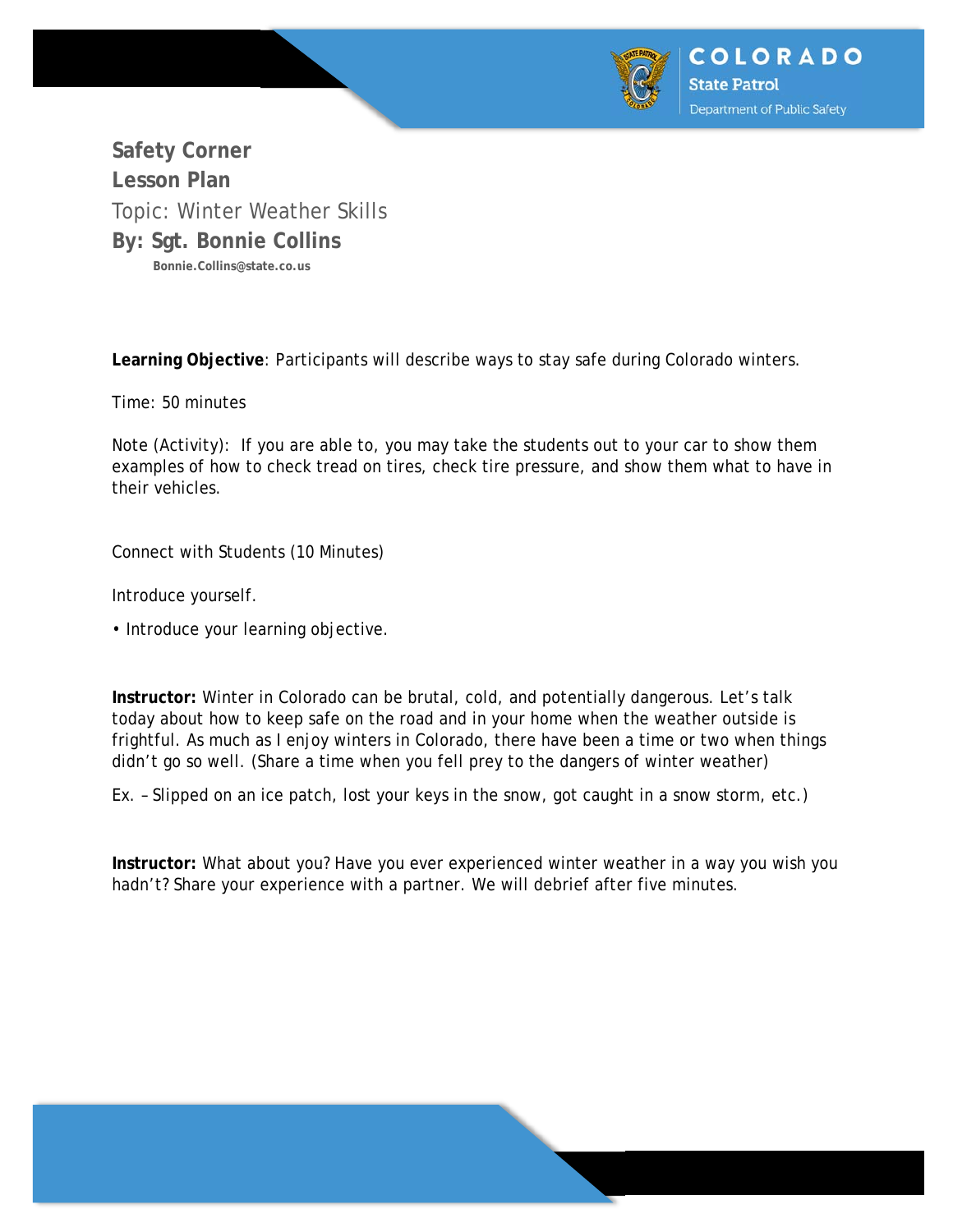

Winter months can be fun, but they also can present special safety hazards due to shifting weather conditions that include snow, fierce winds, hail, frigid temperatures, ice, sleet, and decreased visibility.

The following tips will be helpful to have a safe Colorado winter:

**Instructor: When is the safest time to shovel snow? (Wait for Responses)** 

**(Note: Students may participate in the warm up and show an example of what type of shovel to use)** 

Take a couple of stretches, knee bends or jumping jacks before you venture out to work in the snow. Head out shortly after the first snowfall and shovel while the snow is light and fluffy. If snow continues to fall for hours, you may need to shovel periodically throughout the storm.

Try to get the snow moved before it becomes wet. When surface temperatures are just above freezing, snow can melt slightly, adding more moisture and creating heavy wet snow. Wet snow is heavier to lift and move. Should you have to move wet snow, use a light plastic shovel rather than a heavy steel one, and push the snow, rather than lift it, to ease the strain on your back.

Take frequent breaks every 20 minutes or so and hydrate with water as you work. If you are sweating you are losing fluid that will need replenishing. If you should get warm, take off a layer of clothing to remain comfortable. Every year someone collapses of a heart attack while shoveling snow. Make sure you don't exert yourself too much. If you feel tired, put the shovel down and rest. Or if you can afford to do so, invest in a snow blower.

**Instructor: What are some ways to stay safe with outdoor activities in the winter? (Wait for Responses)** 

There are other activities you may do outside – such as winterizing your home or engaging in winter recreation. How do you avoid getting frostbite when working or playing outside in the cold?

It is a good practice to tell people where you are going when you go out. Your friends or relatives need to know where to go looking for you if you fall or get into some type of trouble.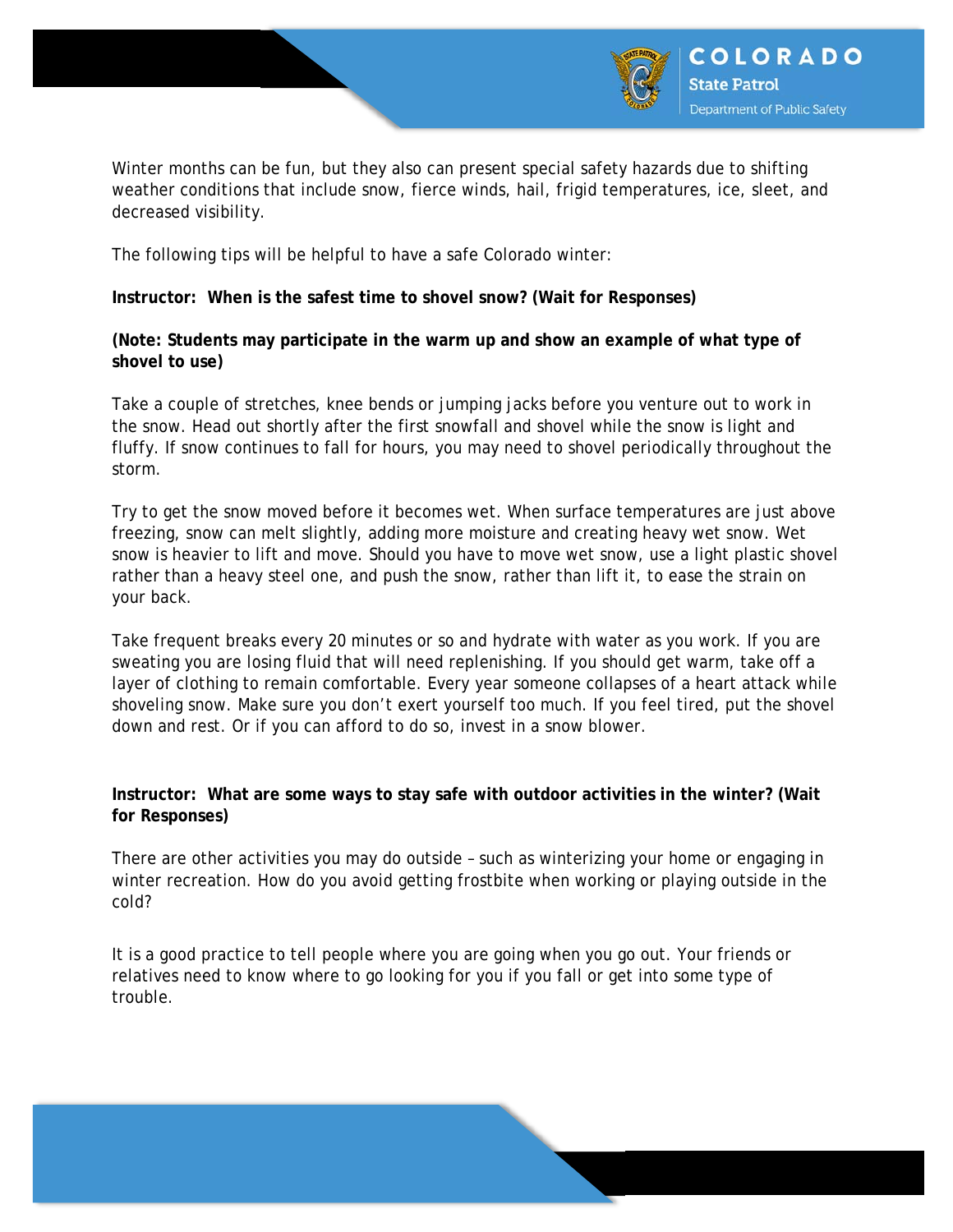

Layer up! Layered clothing will provide ventilation and insulation. A waterproof, breathable outer layer and waterproof boots or shoes are important as you may come in direct contact with wet snow. If your clothes get wet, you will lose body heat faster than if not. Cotton, in particular, holds water and dries slowly. In cold temperatures this would chill the body rapidly. Clothes made of synthetic fabric are preferred for layered wear. You should always remove wet clothing as soon as possible.

As for your hands, mittens are warmer than gloves. Insulated mittens or gloves are recommended. And don't forget a hat, scarf, face mask, wool socks and thermal under layers. Your head, ears, hands, and any other external skin should be protected from the cold.

Check your local news for weather updates. If the wind chill is significant, limit your time outside and recognize the signs of hypothermia - shivering, confusion, and loss of muscle control. If your skin appears white, waxy, hard to the touch and numb, you may be getting frostbite. Move inside immediately, warm the area gradually with body heat or warm water and seek medical attention.

**Instructor: What should you have in your car during the winter? (Wait for Responses) (Note: You may take the students to your car for demonstration or have items available in the classroom)** 

You could get stranded in your vehicle during a snow storm. What kind of emergency supplies should you keep in your car?

You need everything included in a home emergency kit plus items for your car such as:

- Flares to notify people where you are
- A bag of sand or cat litter to provide tire traction if you get stuck.
- A shovel may also be helpful to release your car from mud, sleet or snow.
- Jumper cables will help if you or someone else needs to start a car that has a dead battery.
- A first aid kit for minor injuries
- Non-perishable, high calorie food like trail mix
- Extra batteries for the flashlight or radio
- An ice scraper should remain in your car always as we never know exactly when we might see some snowfall or frost during the colder months.
- Window washing fluid
- Cell phone
- Along with a blanket you may want to also keep an extra set of warm clothes, including socks.
- Emergency cash
- Aerosol tire filler to fix flats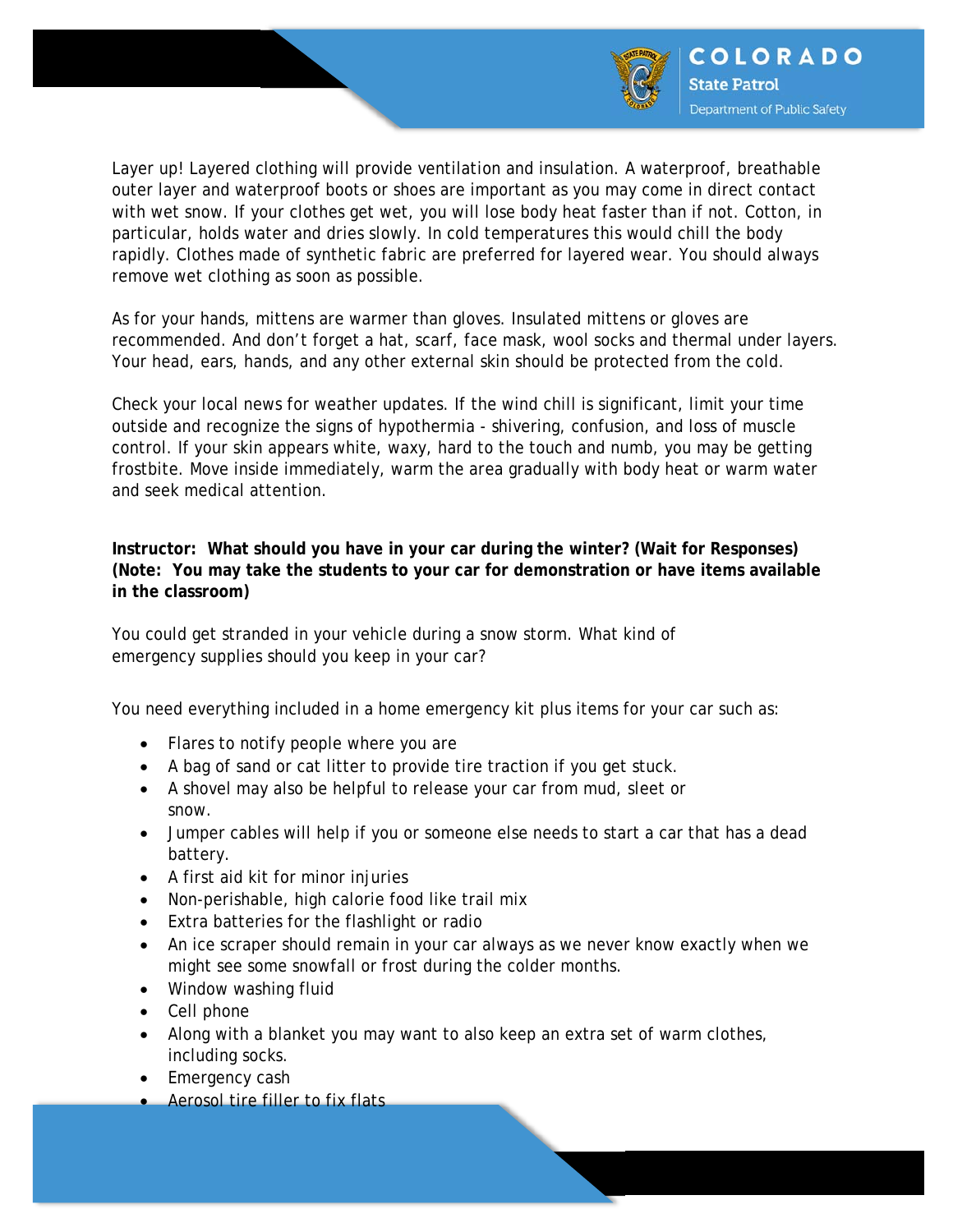

## **Instructor: How is driving a car in the winter different? (Wait for Responses)**

Icy roads can be dangerously slippery to drive. How much longer does it take to stop on an icy road than a dry one?

It takes 9 to 10 times longer to stop so give yourself plenty of time and room to brake. It's not just braking however. Everything about driving takes longer on snowy, icy, and muddy roads accelerating, braking, turning, and maneuvering. This is true regardless of the type of vehicle you drive, including four-wheel drive and all-wheel drive vehicles. Driving should occur with slow deliberation.

To decelerate, apply firm, steady pressure on the brake and slowly bring the car to a full stop. Place at least 3 to 4 car lengths of space between you and the driver ahead so you are not easily caught in the path of a potential spin out. You may need more space between cars if traveling in highly congested areas or at higher speeds. Remember your car is far more likely to spin out if you are traveling faster than is reasonably safe given the weather conditions.

If you feel your car start to spin, avoid sudden turns, take your foot off the gas and steer into the direction the rear end of the car is sliding. As difficult as it might be at the time, try to remain calm. You will react much more effectively. That said, if you crash or find yourself in a vehicle pile-up, remain seat-belted, and don't exit the car until you are sure that there will be no more collisions.

Driving hills or mountains also requires slow and steady acceleration and deceleration. Gain some speed on the flat road before you start climbing, shift to a lower gear if driving a manual transmission, then continue a steady slow climb to the plateau. When going downhill, go as slow as possible.

## **Instructor: How should you winterize your car? (Wait for Responses) (Note: You can take the students to your car for demonstrations)**

There is nothing like the sinking feeling you get when you turn your car key or push the start button and hear the empty click of a dead battery.

- Have your electrical and charging systems checked before the first big snow.
- Check all your fluids including your windshield and antifreeze fluids.
- Make sure your windshield wipers are in good condition.
- Use tires appropriate for the winter that will provide the traction you need when driving through snow. An easy way to check tire traction is to take a quarter and insert the head between the ridges in the tire. If Washington's head is submerged, you have adequate traction. If the top of the head is visible, it is time to visit your nearest tire store. Conduct this test at multiple points.